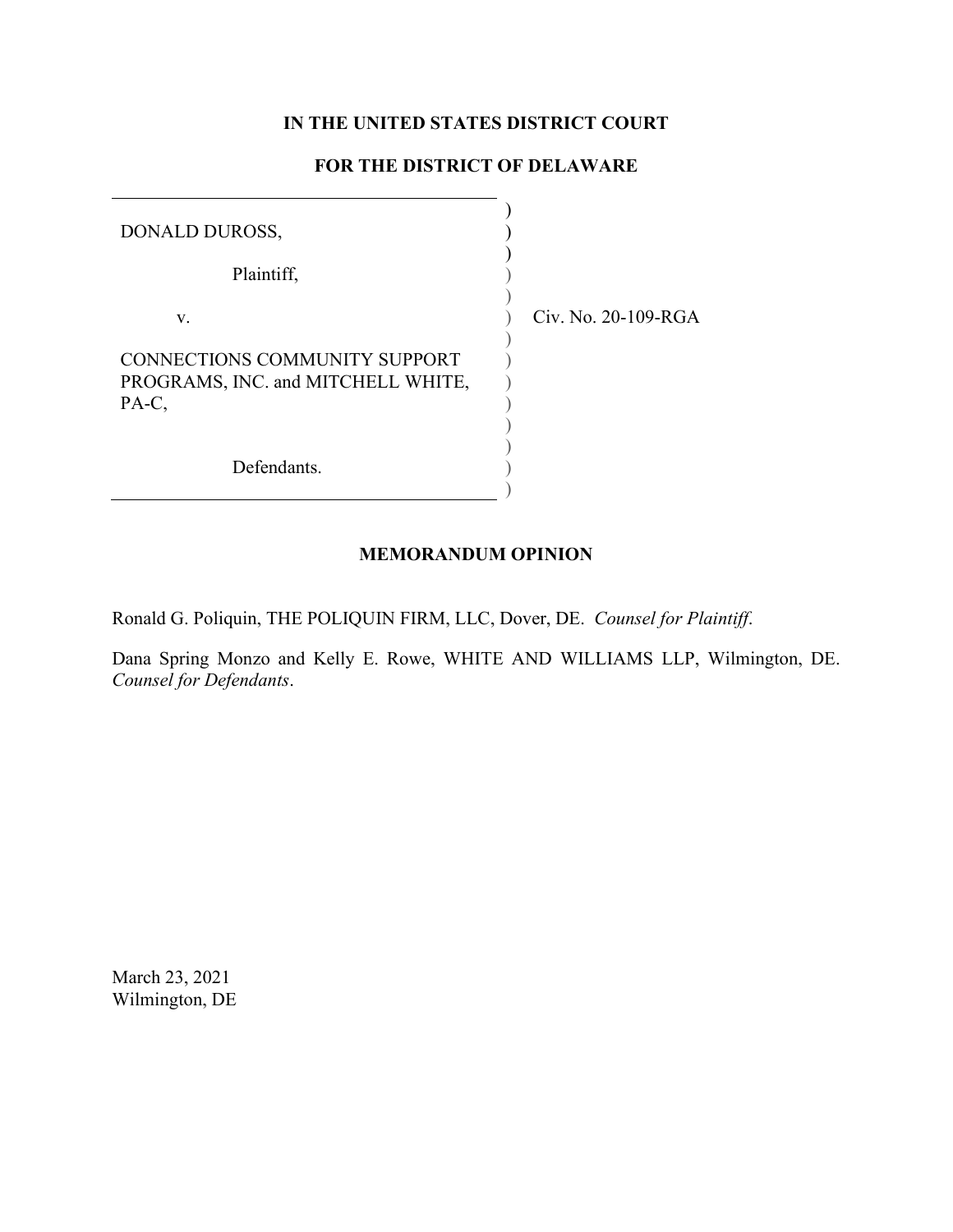# /s/ Richard G. Andrews **ANDREWS, U.S. DISTRICT JUDGE:**

Plaintiff Donald Duross, an inmate at the Howard R. Young Correctional Institution in Wilmington, Delaware, filed this action asserting a claim pursuant to 42 U.S.C. § 1983 for violation of his Eighth Amendment constitutional rights and a claim pursuant to state law for medical malpractice. (D.I. 25). Defendants are Connections Community Support Programs, Inc. and Mitchell White, PA-C (collectively, "Defendants"). Before the Court is Defendants' motion to dismiss pursuant to Rule 12(b)(6). (D.I. 26). Briefing is complete. (*See* D.I. 27, D.I. 30, D.I. 31)

## **I. BACKGROUND**

On or about July 7, 2017, Duross submitted a letter to Defendants from Mid-Atlantic GI Consultants confirming that he required and was due for a bi-annual colonoscopy. (D.I. 25 ¶ 7). Duross required a bi-annual colonoscopy because of his ulcerative colitis and family history of colon cancer. (*Id*. at ¶ 8). Despite the July 7, 2017 letter and multiple follow-ups due to Defendants' inactions, the colonoscopy was not scheduled to be performed until September 18, 2018, more than fourteen months later. (*Id*. at ¶ 9).

After the colonoscopy was finally scheduled, White prepared pre-procedure bowel preparation instructions. (*Id*. at ¶ 10). The bowel preparation was then improperly administered by White and/or members of the Connections nursing staff. (*Id*.). As a result, St. Francis Hospital could not complete Duross' colonoscopy on September 18, 2018 as scheduled. (*Id*. at ¶ 12).

During the bowel preparation, White also took away Duross' Apriso medication, which is prescribed to prevent ulcerative colitis flare-ups. (*Id*. at ¶ 11). After Duross returned from the unsuccessful colonoscopy, Defendants failed and/or refused to return to Duross his prescribed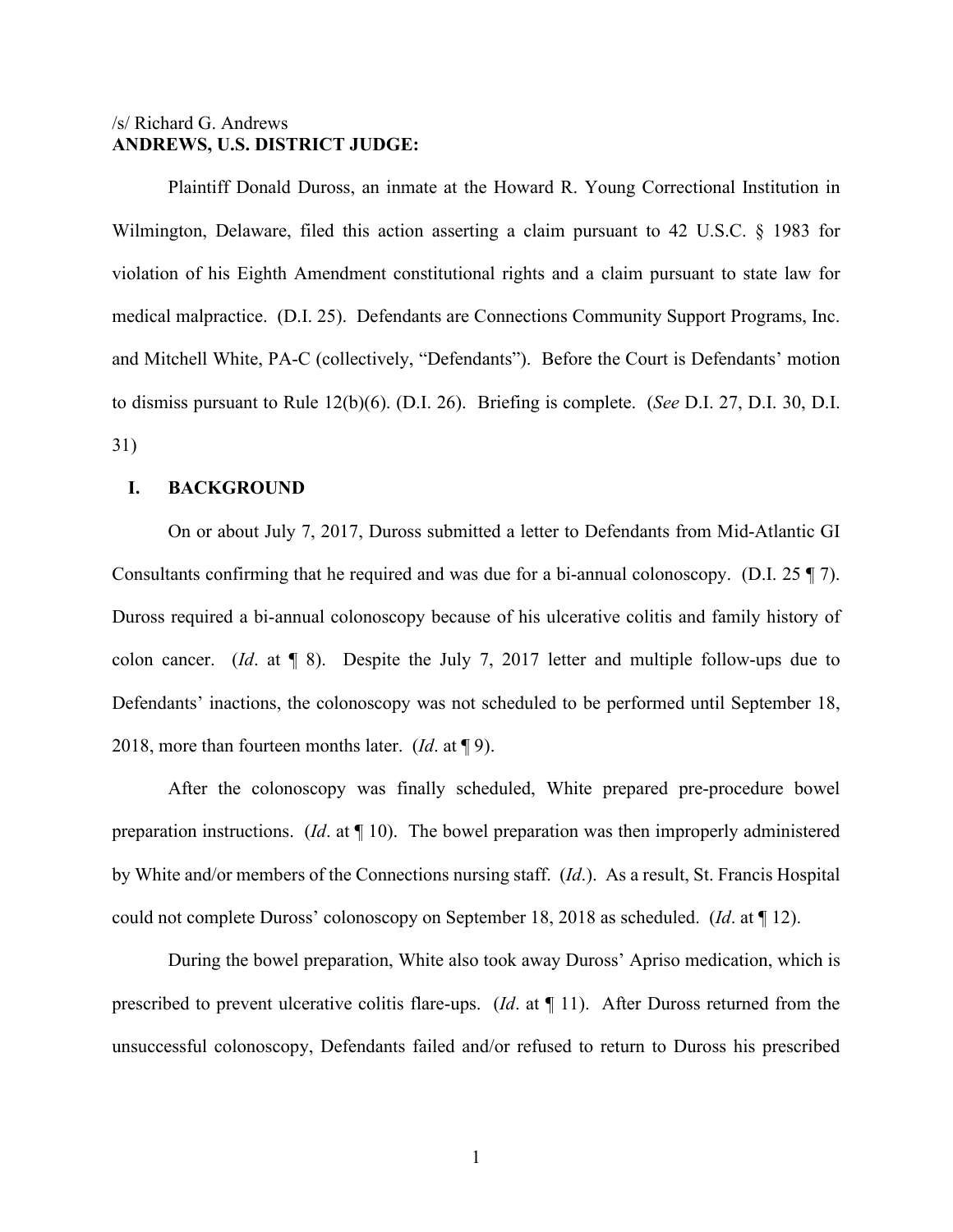Apriso medication. (*Id*. at ¶ 13). The medication was returned after Duross submitted a medical grievance. (*Id*. at ¶¶ 15-16). In total, Duross went eight days without the Apriso medication. (*Id*.).

Duross suffered multiple full-blown flare-ups of his ulcerative colitis, which lasted from September 2018 to January 2019. (*Id*. at ¶ 17). Duross' flare-ups included bleeding from his anus, bloody mucus in his stools, extreme abdominal pain and weight loss. (*Id*. at ¶ 18). Duross attributes these flare-ups to two events: (1) not having the Apriso for 8 days, which acts as a preventive medication, and (2) Defendants' failure to respond to Duross' request for treatment once the ulcerative colitis began to actively flare up. (*Id*. at ¶¶ 17-22). Duross alleges that White denied his request for medication to address his increased symptomatology on at least three occasions. (*Id*.).

Duross finally received a colonoscopy on January 30, 2019, at which time the doctor diagnosed moderate to severe colitis. (*Id*. at ¶ 27). Due to severe inflammation, the doctor was unable at that time to test for colon cancer. (*Id*.).

## **II. LEGAL STANDARD**

Under Fed. R. Civ. P. 12(b)(6), the defendant may move to dismiss the complaint for failing to state a claim upon which relief can be granted. Under Fed. R. Civ. P. 8(a)(2), a pleading must provide "a short and plain statement of the claim showing that the pleader is entitled to relief." "Though 'detailed factual allegations' are not required, a complaint must do more than simply provide 'labels and conclusions' or 'a formulaic recitation of the elements of a cause of action.'" *Davis v. Abington Mem'l Hosp*., 765 F.3d 236, 241 (3d Cir. 2014) (quoting *Bell Atl. Corp. v. Twombly*, 550 U.S. 544, 555 (2007)). "To survive a motion to dismiss, a complaint must contain sufficient factual matter, accepted as true, to 'state a claim to relief that is plausible on its face."" *Ashcroft v. Iqbal*, 556 U.S. 662, 678 (2009) (quoting *Twombly*, 550 U.S. at 570). "A claim has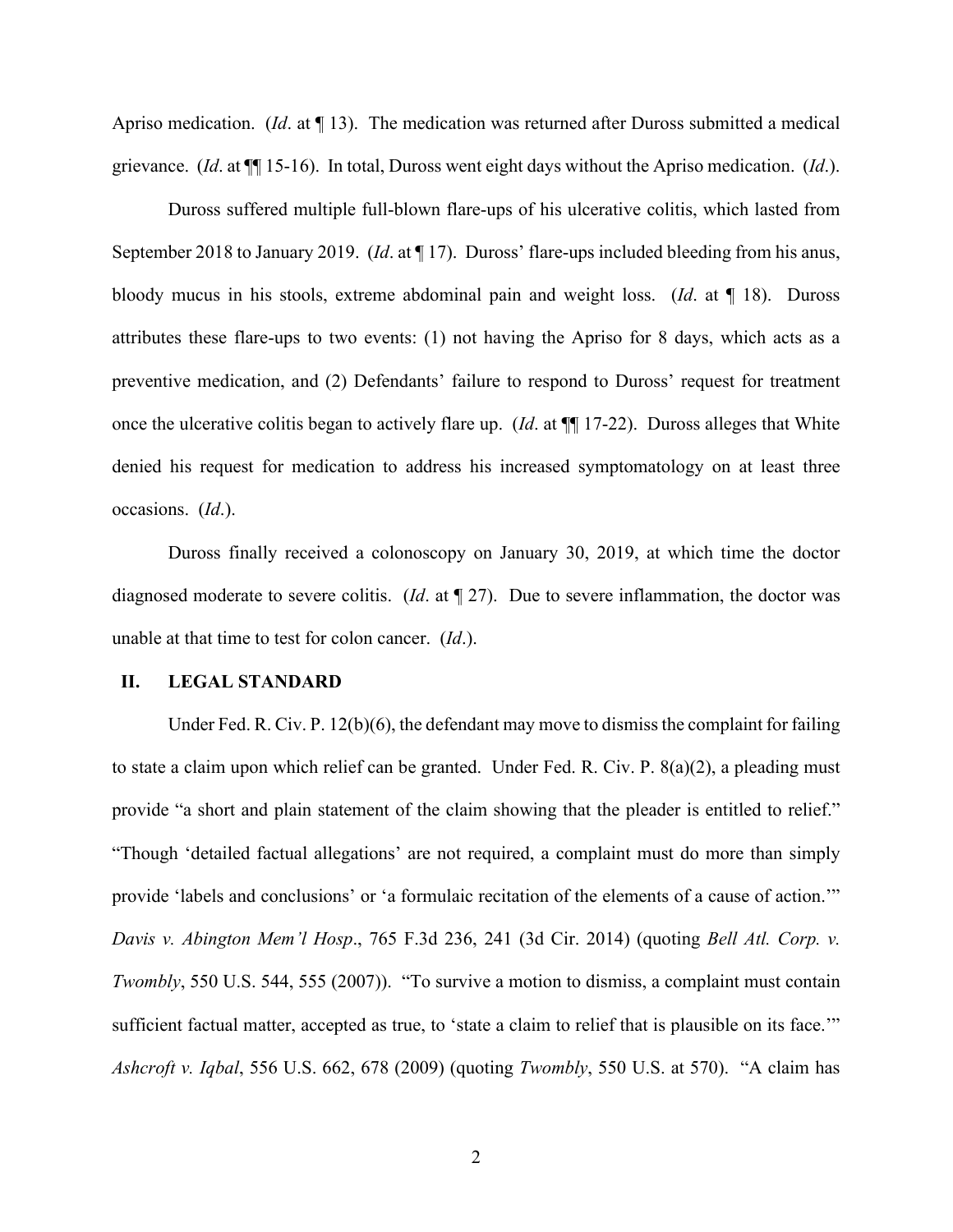facial plausibility when the plaintiff pleads factual content that allows the court to draw the reasonable inference that the defendant is liable for the misconduct alleged." *Id*.

A Rule 12(b)(6) motion may be granted only if, accepting the well-pleaded allegations in the complaint as true and viewing them in the light most favorable to the complainant, a court concludes that the allegations "could not raise a claim of entitlement to relief." *Bell Atl. Corp. v. Twombly*, 550 U.S. 544, 558 (2007). When considering a Rule 12(b)(6) motion, the court may only consider "document[s] integral to or explicitly relied upon in the complaint," including "any undisputedly authentic document that a defendant attaches as an exhibit to a motion to dismiss if the Plaintiff's claims are based on the document." *In re Asbestos Prods. Liab. Litig*., 822 F.3d 125, 133 n.7 (3d Cir. 2016) (quoting *In re Burlington Coat Factory Sec. Litig*., 114 F.3d 1410, 1426 (3d Cir. 1993)).

## **III. DISCUSSION**

### **A. Section 1983**

When bringing a § 1983 claim, a plaintiff must allege that some person has deprived him of a federal right, and that the person who caused the deprivation acted under color of state law. *West v. Atkins*, 487 U.S. 42, 48 (1988). Duross alleges that the Defendants violated his Eighth Amendment constitutional rights. (D.I. 30 at 4). Each Defendant is addressed separately.

#### **1. Defendant White**

The Eighth Amendment proscription against cruel and unusual punishment requires that prison officials provide inmates with adequate medical care. *Estelle v. Gamble*, 429 U.S. 97, 103- 05 (1976). In order to set forth a cognizable claim, an inmate must allege (i) a serious medical need and (ii) acts or omissions by prison officials that indicate deliberate indifference to that need. *Id.* at 104; *Rouse v. Plantier*, 182 F.3d 192, 197 (3d Cir. 1999). A prison official is deliberately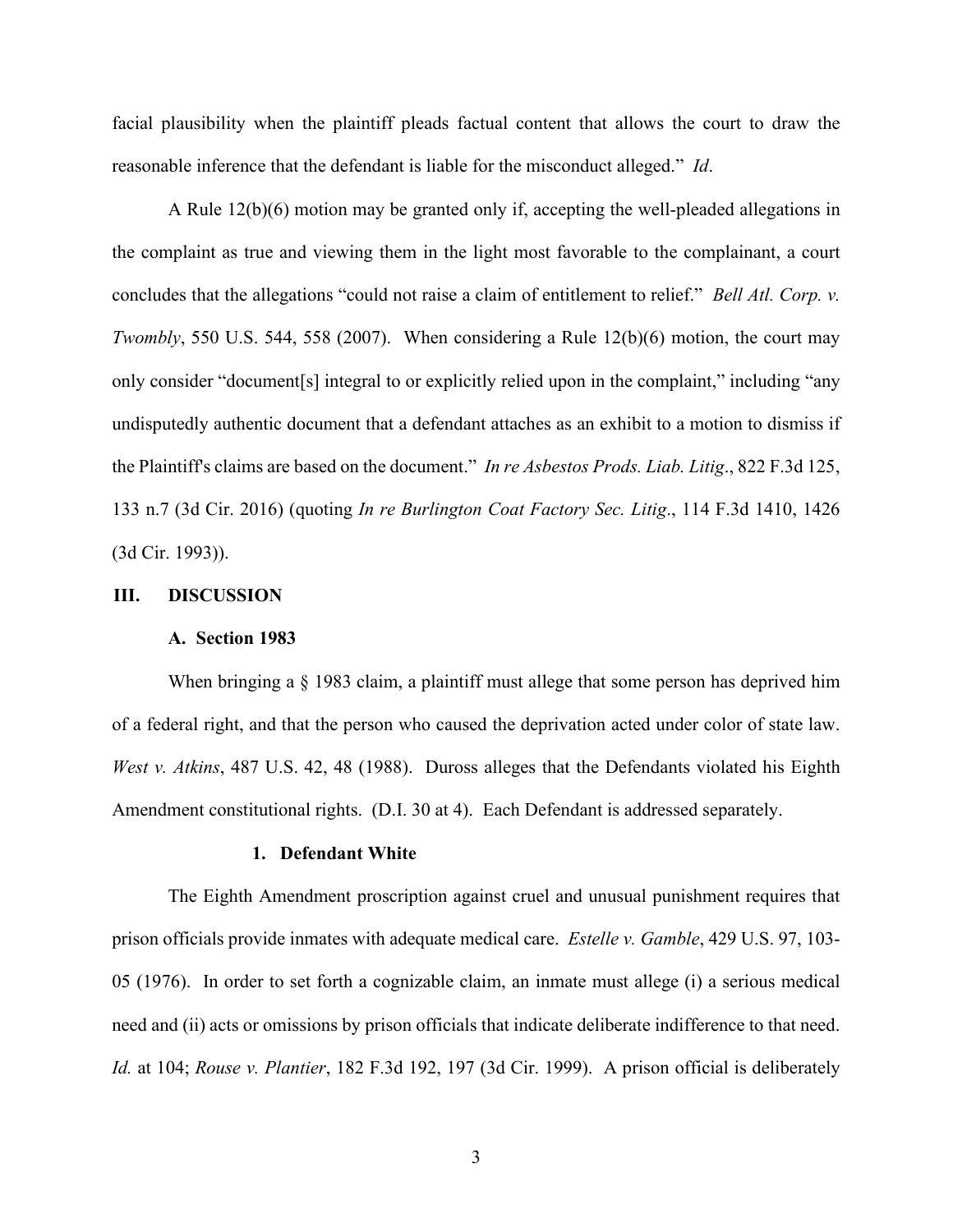indifferent if he knows that a prisoner faces a substantial risk of serious harm and fails to take reasonable steps to avoid the harm. *Farmer v. Brennan*, 511 U.S. 825, 837 (1994). A prison official may manifest deliberate indifference by "intentionally denying or delaying access to medical care." *Estelle*, 429 U.S. at 104-05.

Here, Defendants do not dispute that Duross had a serious medical condition. In addition, Duross alleges that, despite repeated requests, White delayed eight days in returning to Duross the prescriptive medicine Apriso that prevents ulcerative colitis flare-ups and, over the course of several months, White denied three times Duross' request for medication to treat the active flareups. While discovery may show that White acted properly, at this early stage of the litigation, Duross has pled sufficient facts to proceed against him. Therefore, the Court will deny the motion to dismiss the § 1983 claim as to Defendant White.

### **2. Defendant Connections**

Count I of the amended complaint seeks to hold Defendant Connections liable based upon *respondeat superior* and Count II seeks to hold Connections liable based upon its customs and policies. "It is well settled that corporate or municipal liability under § 1983 cannot flow from a theory of respondeat superior or vicarious liability." *Hurley v. Connections Cmty. Support Programs, Inc*., 2021 WL 677943, at \*3 (D. Del. Feb. 22, 2021). "Instead, a corporation's liability for constitutional violations under § 1983 may be established if Plaintiff provides evidence of a 'relevant policy or custom, and that the policy caused the constitutional violation they allege.'" *Id*. (alterations omitted) (quoting *Natale v. Camden Cnty. Corr. Facility*, 318 F.3d 575, 584 (3d Cir. 2003)). Accordingly, Count I is dismissed with prejudice and the Court turns to Count II.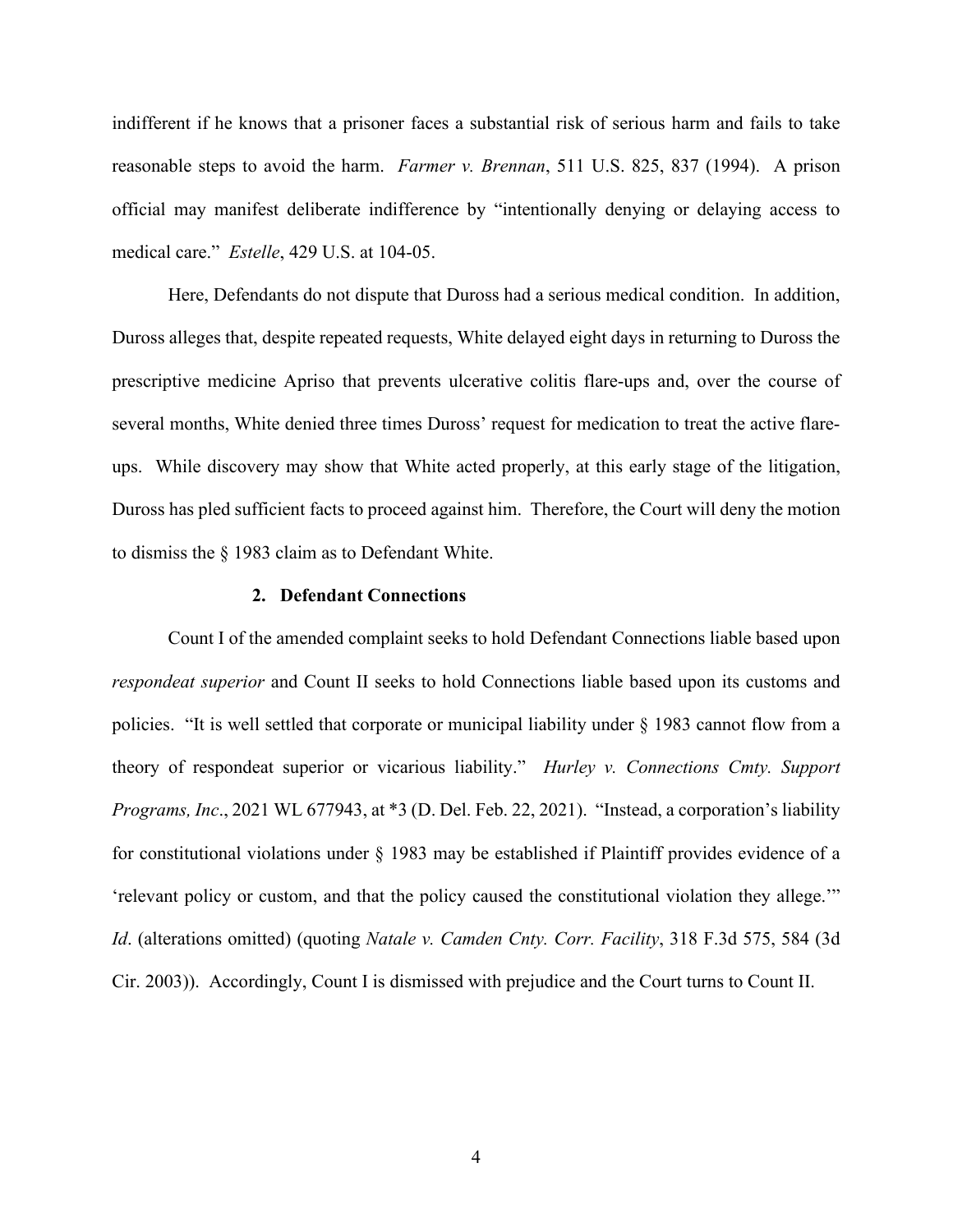"'Policy is made when a decisionmaker possess[ing] final authority to establish ... policy with respect to the action issues an official proclamation, policy or edict.'" *Miller v. Corr. Med. Sys., Inc*., 802 F. Supp. 1126, 1132 (D. Del. 1992) (quoting *Andrews v. City of Philadelphia*, 895 F.2d 1469, 1480 (3d Cir. 1990)). "Custom, on the other hand, can be proven by showing that a given course of conduct, although not specifically endorsed or authorized by law, is so well-settled and permanent as virtually to constitute law." *Miller*, 802 F. Supp. at 1132.

There is no dispute that Connections is responsible for inmate care at the Howard R. Young Correctional Institution. In the amended complaint, Duross alleges that he submitted multiple requests and grievances that were either ignored or responded to months after submission, all relating to the same medical issues. As a result, Duross suffered from ulcerative colitis flare ups that lasted at least four months (later diagnosed by a doctor as moderate to severe). Duross attributes his treatment (or lack of treatment) to several Connections' customs and policies including: (i) the failure to maintain adequate staffing levels of nurses and physicians, which led to delaysin receiving medical care that lasted several months, and having medical decisions related to inmate care being made either by inadequately trained medical personnel or non-medical personnel, and (ii) the refusal to authorize necessary and appropriate outside medical consultations as long as possible in order to avoid paying for necessary and required care. (D.I.  $25 \text{ } \text{\degree} (40(a), (e)).$ "Plaintiff is not required to recite the specific text or official policy." *Shivers*, 2019 WL 568534, at \*2. "He must only place Defendant on notice as to its alleged improper conduct and the policy in place that created such conduct." *Id*. Liberally construing the allegations as the Court must, Duross adequately states a claim against Connections. Therefore, the Court will deny the motion to dismiss the § 1983 claim as to Connections.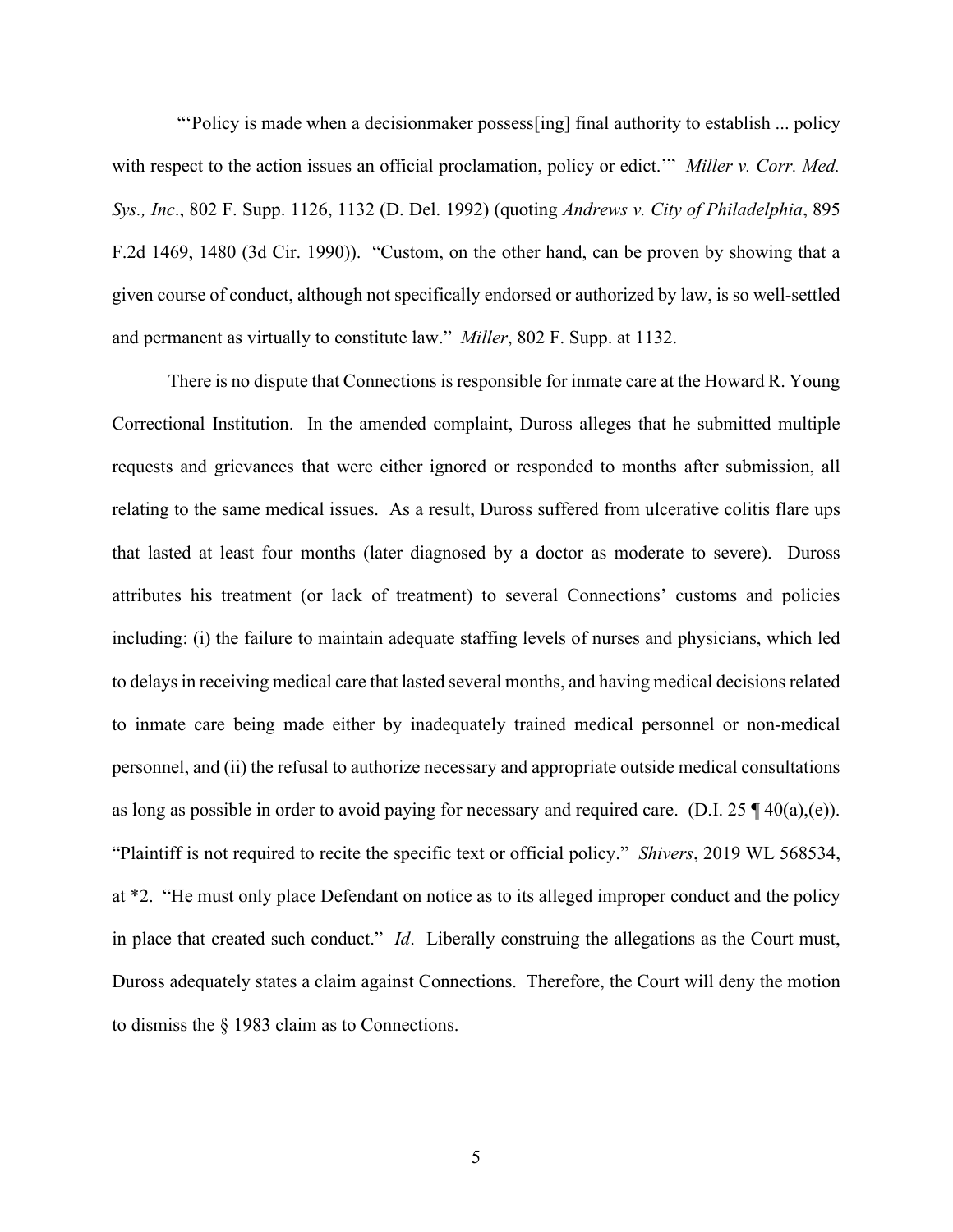## **B. Medical Malpractice Claim**

Defendants contend the complaint should be dismissed under Rule 8(a) because it lacks particular factual details, including the specific dates on which he was denied treatment, who specifically denied him treatment, and the names of any treating providers besides White. (D.I. 27 at 16-18). The complaint, however, does provide specific dates for certain treatments and a time range for others as well as the names of specific treating providers in addition to a general reference to the nursing staff at Connections who assisted White. It is not uncommon for a person to not know the name of the nurse who assisted in providing treatment. Thus, the Court concludes that the amended complaint states a plausible claim for relief and the additional factual details Defendants seek are not required by Rule 8(a). *See JJCK, LLC v. Project Lifesaver Int'l*, 2011 WL 2610371, at  $*8$  (D. Del. July 1, 2011) ("[P]laintiffs are not required to present 'detailed factual allegations' in a complaint in order to 'cross the line from conceivable to plausible.'") (quoting *Phillips v. County of Allegheny*, 515 F.3d 224, 231–34 (3d Cir. 2008)). Accordingly, Defendants' motion to dismiss the medical malpractice claim is denied.

## **IV. CONCLUSION**

For the foregoing reasons, Defendants' Motion to Dismiss (D.I. 26) is denied. An appropriate order will be entered.